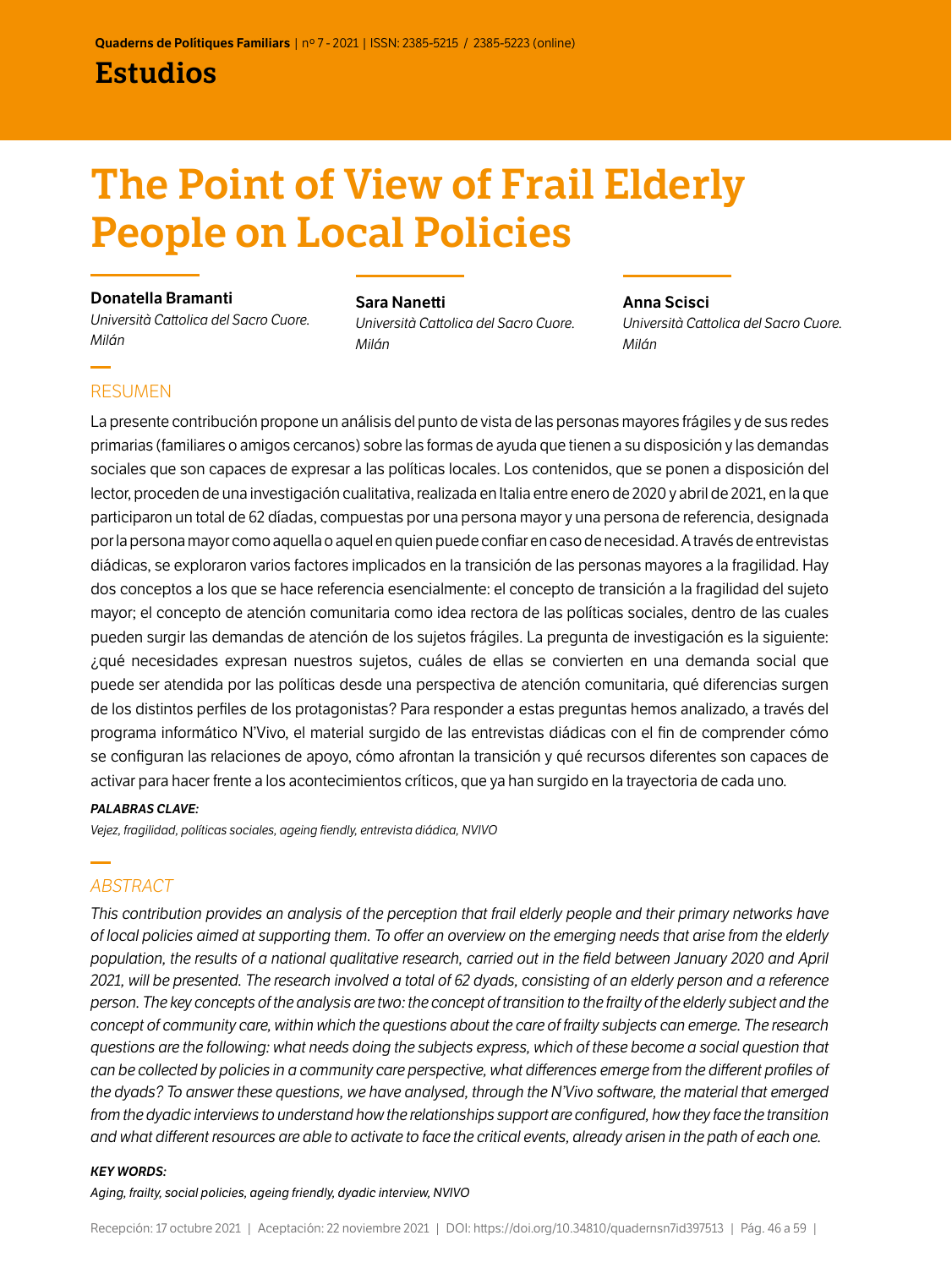# 1. Introduction

This contribution provides an analysis of the perception that frail elderly people and their primary networks have of local policies aimed at supporting them.

Before introducing the design of this research and presenting the data, it is worth defining some relevant concepts that were used, with reference to the sociological debate.

Reference is made to the concept of "transition to frailty" in elderly subjects, which is perceived as a path of ageing. Some critical events (stressors) may occur along the way, which can cause difficulties to the elderly and their reference networks.

The expression "transition to frailty" seems to clearly indicate the process that dominates the last stage of human life. As Van Campen (2011: 15) wrote: "frailty is a process in the elderly life involving the accumulation of physical, psychological, and/or social deficits in functioning, which increase the risk of adverse health outcomes, such as functional impairment, admission to an institution, and death". In Van Campen's work, there are a number of elements that increase social frailty, which is defined as "a loss of social relations" (lack of a partner or trusted confidant, lack of support, little involvement in one's own family, neighbourhood and associational networks, which potentially lead to isolation).

In the individual's biographical experience, the unfolding of time is marked by events that may trigger a perception of discontinuity between before and after.

Research helps us to identify some of the events that we have called stressors and that pertain to three macro areas: a) clinical; b) socio-relational; c) socio-economic. These are adverse events of different magnitude, like, for instance, illness, widowhood, and the loss of one's house, which are all factors that force elderly people and their family networks to rearrange their lives, on a practical level and also after acknowledging, perhaps for the first time, the need to support the elderly. These critical events are usually the opportunity for the elderly to become aware of the time passing and of their impending frailty.

A third issue, which is well represented in Grenier's studies, is the need to take the elderly's point of view. It must be highlighted that "there is a clear difference between the vocabulary used by older people and professionals" (Grenier, 2007: 432). Numerous research studies have shown that older people do not use the term "frailty" to describe their state (Grenier, 2005). Furthermore, frailty is not always experienced as a "loss": scholars who embrace the life cycle theory emphasize that this stage of life can be characterized by a continuity of experience and not by a biographical break, by a cognitive development and the implementation of coping strategies for all related issues. In particular, Poli (2015) underlines that it is possible to regard ageing as a potentially acquisitive stage, in which new acquisitions can also be used creatively and not just counteractively. Research in this field addresses the issues of body acceptance (Gadow, 1986), the creation of closer family bonds (Lustbader, 2000), the definition of room for negotiation between oneself and the chances of autonomy that one's current state allows (Grenier and Hanley, 2007).

Therefore, it is a multidimensional phenomenon, a lengthy process which, along with the relational patterns between generations, is involved in the ageing of a network member. From our perspective, the attention to the intergenerational aspect enables us to appreciate the importance of new relational arrangements as protective or risk factors for people's well-being.

This contribution provides an analysis of the perception that frail elderly people and their primary networks have of local policies aimed at supporting them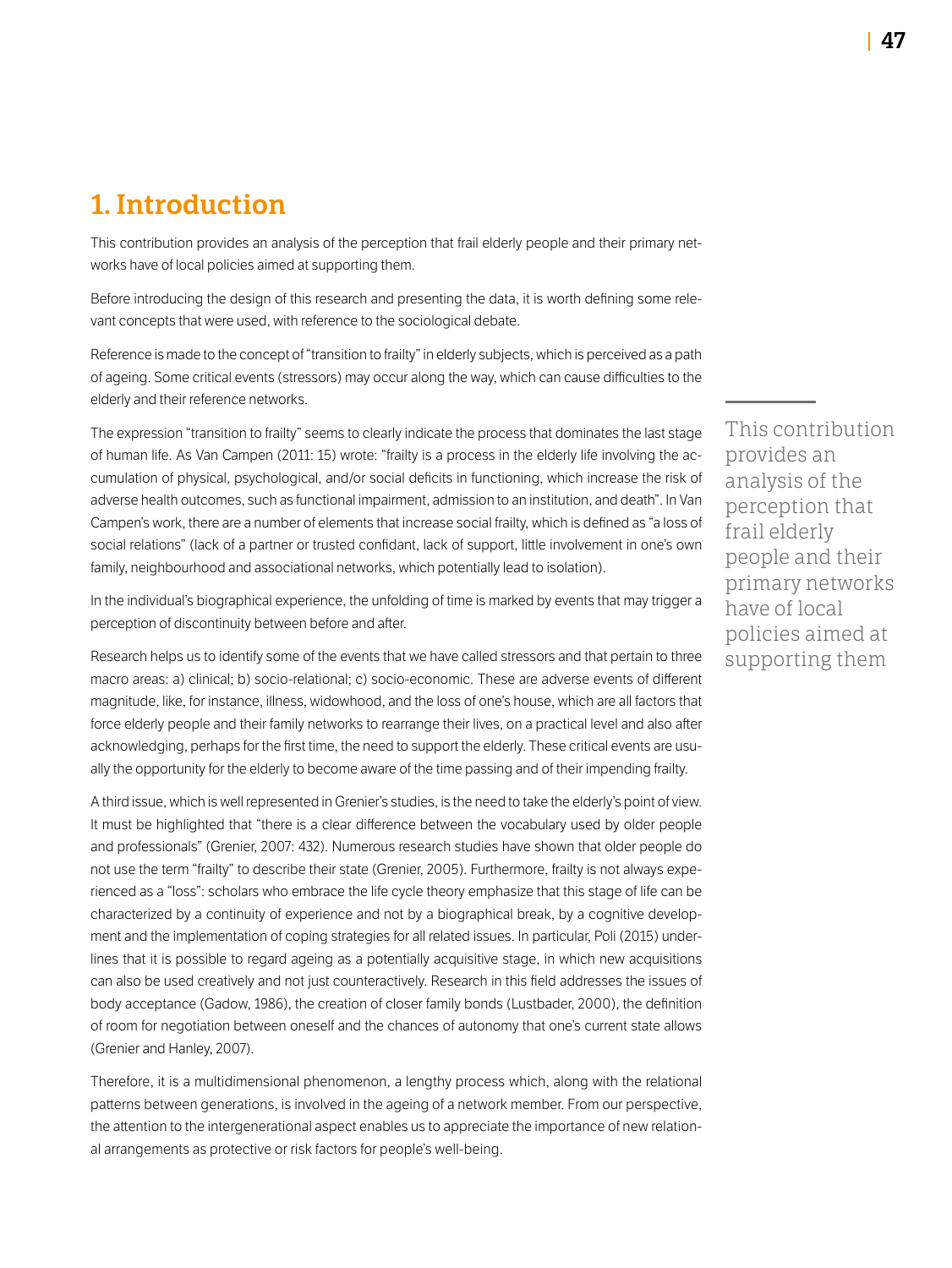The intergenerational relationships in multigenerational families (Bengtson, 2001), which are marked by solidarity, not only express an essential functional significance, through the transmission of goods and services between generations – especially parents, children, grandchildren –, but they also convey the historical memory, and the possibility of a symbolic legacy (inheritance) from the older generations to the younger ones, which, from our perspective, can allow the oldest and frailest members to take an active role.

The second key element of this work is the concept of community care as a guiding principle of social policies, within which the demand about the care of frail subjects can arise. Community care policies follow two main guidelines. The first one is ensuring the financial support of weaker members in the communities where they belong, by setting up an elaborate and flexible network of formal services, both public and private. This strategy has been prevalent over the last few years in Italy and in most European countries, but it has proven insufficient, also due to the rapid changes in the configurations of family networks, which tend to be increasingly smaller in size and increasingly overloaded with duties, because of the spouses' work commitments and their responsibilities in caring for the younger and elderly generations. This has entailed a new focus on the community to ensure the help and assistance needed, while valuing the contribution of families, neighbourhoods, mutual assistance networks, and volunteers. This second meaning of community care is certainly the most appropriate to the needs of elderly people, but also the most challenging from a sociological point of view. Is it realistic to bet on the community, when multiple indicators could lead us to think that it has disappeared, at least in its traditional forms? Informal networks continue to perform essential functions of care even in complex societies, but, during the last phase of human life, they necessarily tend to thin out and often be, themselves, frail and overloaded. However – as Bulmer (1992) recalled in the early 90s – if we do not want welfare standards to regress, it is necessary to monitor the strengths and weaknesses of the resources within individual communities and informal networks. Giving voice to the elderly and their points of reference within families continues to be fundamental, in order to understand which ways to go. The plural here is a must because the family and support structures in the population are very diverse, and therefore the responses of support and assistance must likewise be diverse.

In this paper, we will focus precisely on this: what needs do our subjects express; which ones of these needs turn into a social demand that can be included in policies from a community care perspective? To answer these important questions and understand how support relationships are like, we asked some dyads – i.e., pairs of subjects composed of an elderly person and a reference person that he/she indicated – how they cope with transition and what resources can be activated in order to deal with the critical events that have already occurred in the path of each one of them.

# 2. Research design

The unit of analysis, characterised by the dyad, led us to use a particular survey tool: the dyadic interview. This form of survey differs from classic one-to-one interviews because of its interactivity and ability to involve participants in building a joint response. "The crucial difference between individual and dyadic interviews consists of the interaction between participants in dyadic interviews, as the comments of one participant draw forth responses from the other" (Morgan et al., 2013).

Generally speaking, dyadic interviews allow to: detect interactions and understand how people co-construct and interpret the social reality of the environments that they live in and share (Reczek, 2014); In this paper, we will focus precisely on this: what needs do our subjects express; which ones of these needs turn into a social demand that can be included in policies from a community care perspective?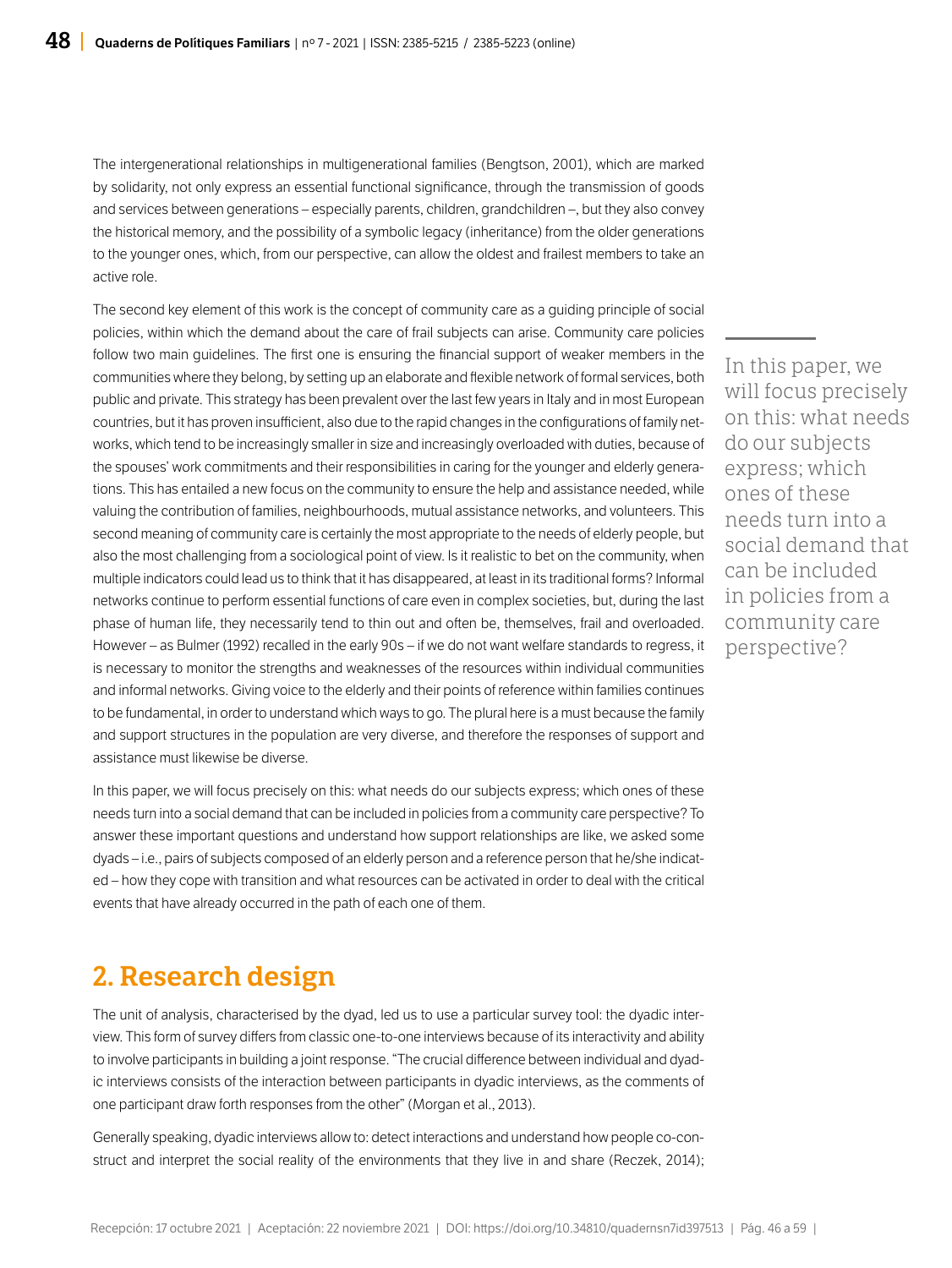reduce the time and costs of the survey (Bjornholt, Farstad, 2014); provide support to the most fragile participant in the conversation (Sohier, 1995; Haahr, Norlyk, Hall, 2014). The dyadic interview can be organised concurrently (copresence) or sequentially (separation).

In this research, an intergenerational approach was used in the dyadic interview, in order to gain a deeper understanding of how ageing and frailty are experienced, and what exchanges take place within the family network, by analysing the relationship between individuals belonging to two generations from the inside (Bramanti, Nanetti, 2022).

Moreover, since the observation perspective of the transition to frailty is focused on the relational experience of the interviewees, we chose the dyadic copresence interview – joint interview – in order to investigate the intergenerational relationship of care and support between the interviewees (Cigoli et al., 2018; Bojczyk et al., 2011).

The interviews were transcribed ad verbatim and subsequently imported into the Nvivo software to perform an analysis of their contents<sup>1</sup>. More specifically, an approach based on Grounded Theory (Glaser, Strauss, 1967) has been adopted, which involves the following phases: (1) a first reading, free from the spectrum of research hypotheses and oriented to the understanding of textual contents, not organized according to predefined categories; (2) identification of an open encoding, aimed at identifying the first codes that can be useful in segmenting the text; (3) a more specific axial coding, in which some sub-codes have also been identified and reorganized; (4) a selective coding, through which the most general and abstract thematic categories can be identified. In order to refine the analysis, some specific queries were also raised and, finally, outputs were produced in graphic and tabular format (e.g., word cloud, matrix framework, coding matrix).

The macro-areas that were identified and analysed in this paper are associated with the relationship between the dyad and the services that are available in the local communities. In particular, the question addressed to the dyad focused on the attention that the city pays to the elderly, while the codification of the verbalizations included the specific social demand that is expressed by the elderly and their reference person and is aimed at supporting the care and well-being of the elderly.

### 3. Presentation of the dyads

We will now present the 62 dyads that were interviewed, by observing who the elderly subjects and the reference persons forming the dyads are.

The couples interviewed consist of elderly women in about three-quarters of cases, and of elderly men in the remaining cases. The average age of the elderly respondents is approximately 82, with a clear prevalence of the age group ranging between 80 and 84. The contact persons indicated by the elderly are, in order: their children, other relatives, including their spouse, a volunteer/friend, and finally a grandchild (Table 1).

In this research, an intergenerational approach was used in the dyadic interview, in order to gain a deeper understanding of how ageing and frailty are experienced, and what exchanges take place within the family network

<sup>&</sup>lt;sup>1</sup> The interview considered are: Brescia\_12\_82\_M\_13(1); Milano\_04\_84\_F\_1(2); Milano\_08\_86\_M\_4(3); Abbiategrasso 05\_83\_F\_4(4); Abbiatiategrasso\_03\_75\_F\_2(5); Verona\_06\_80\_F\_2(6); Verona\_09\_77\_M\_1(7); Abbiategrasso\_01\_83\_M\_2(8); Verona\_05\_81\_M\_2(9); Abbiategrasso\_11\_76\_F\_2(10); Verona\_02\_77\_F\_2(11)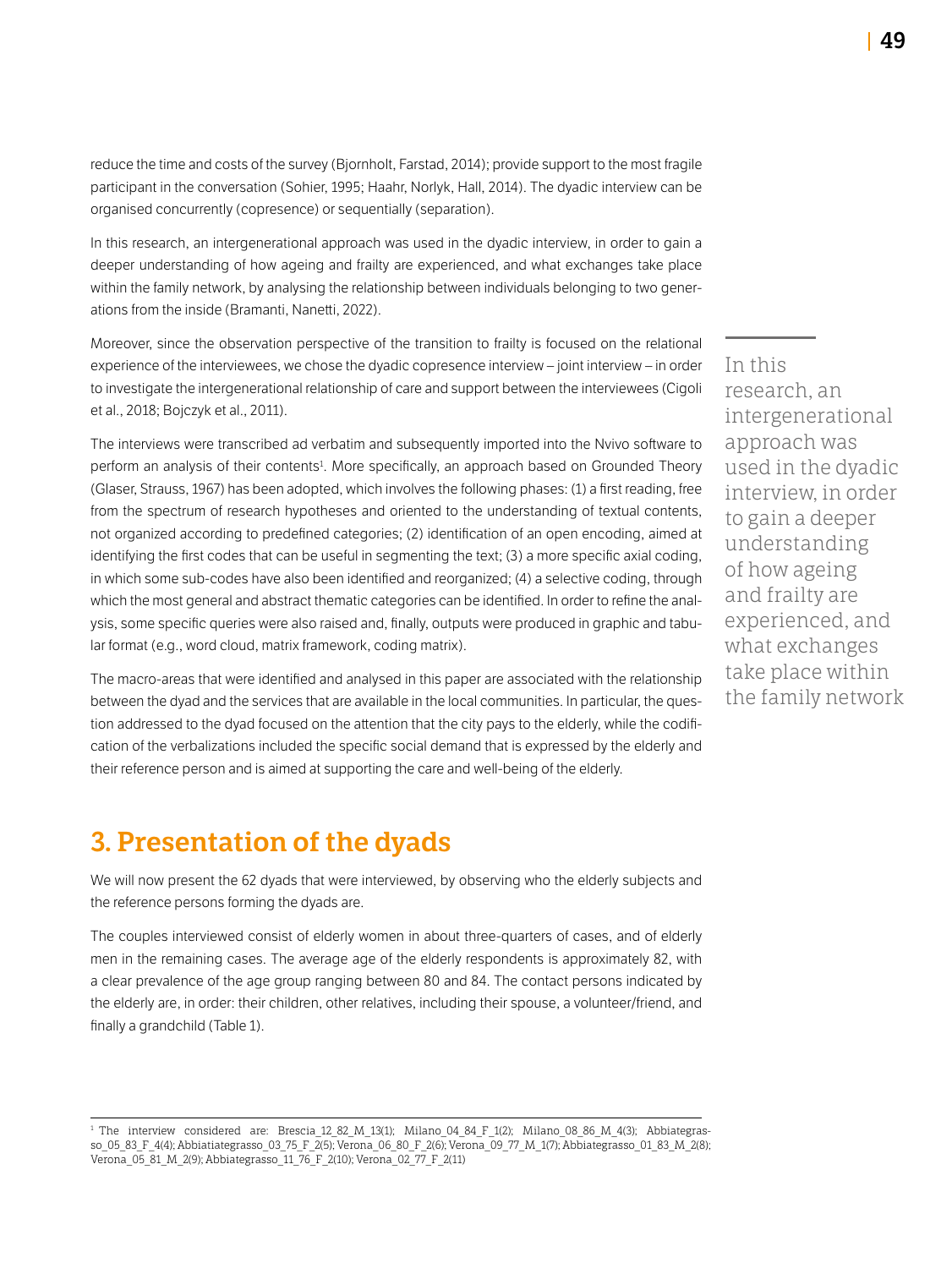#### *Table 1. The reference person by gender of the elderly*

| Sex of the elderly     | <b>Reference person</b> | A.V.           |
|------------------------|-------------------------|----------------|
| <b>Elderly females</b> | Son                     | 33             |
|                        | Grandson                | $\overline{4}$ |
|                        | Other relative          | 5              |
|                        | Volunteer               | 5              |
| <b>Total</b>           |                         | 47             |
| <b>Elderly males</b>   | Son                     | 10             |
|                        | Grandson                | $\bigcap$      |
|                        | Other relative          | 4              |
|                        | Volunteer               | $\mathbf{1}$   |
| <b>Total</b>           |                         | 15             |

The reference persons are clearly and predominantly women, confirming the prominent role that women continue to play within families (what we can also call "female genius") by performing functions of care, but the number of men is still significant (Table 2).

#### *Table 2. Age groups and gender of reference persons*

| Age group    | <b>Women</b> | Men | <b>Total</b> |
|--------------|--------------|-----|--------------|
| Up to $59$   | 31           | 13  | 44           |
| 60-74        | 9            | 6   | 15           |
| 75 or over   | 3            | ∩   | 3            |
| <b>Total</b> | 43           | 18  | 62           |

In relation to the focus of this article, the dyadic types that we have identified is associated with the level of support that the *dyad receives* within its own network of belonging: family, local community, and wider community. In this regard, we have identified three profiles: the protagonist dyad, the supported dyad and the isolated dyad.

The *protagonist* dyad identifies a dyad that is well integrated and participating in the wider social context (family and non-family), including the network of services. Both subjects feel supported and are able, to varying degrees, to reciprocate the support received, by remaining active in the networks to which they belong.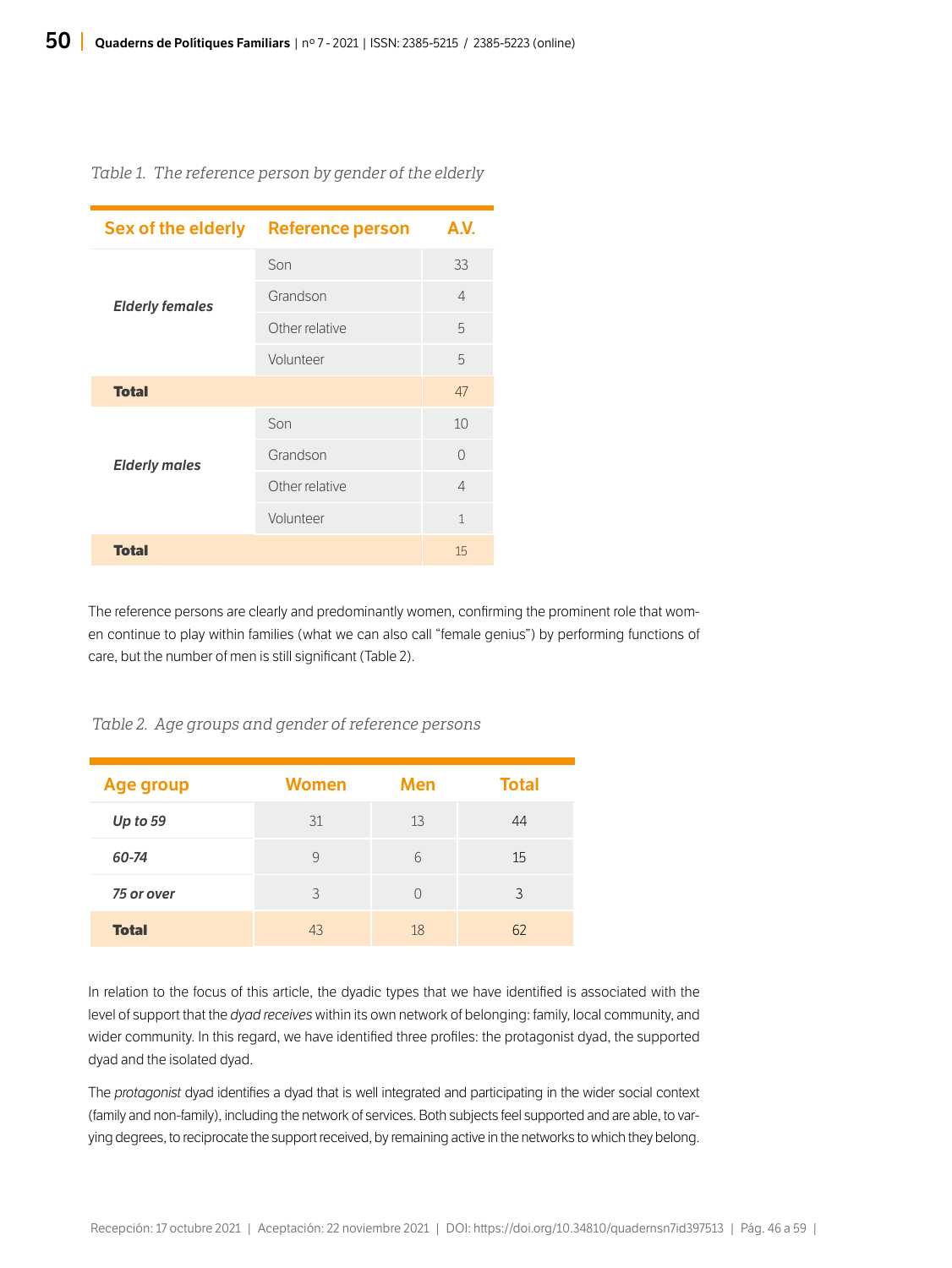The *supported* dyad includes all situations where help and support (informal and formal) are provided to the elderly. The coping network also indirectly supports the reference person, who thus finds support, reassurance, and a chance of sharing a series of duties within that network.

Finally, the *isolated* dyad is the one that has no external support and is alone in facing the reported difficult situation following the stressor, a situation that is actually overwhelming, or is experienced as such. In some cases, this sense of loneliness and oppression is also made explicit despite the presence of external help, which does not seem to counteract the malaise and the subject's sense of loneliness and lack of protection.

In most protagonist dyads, the elderly subject is a man, whereas in most supported and isolated dyads, the elderly subject is a woman. Another significant characteristic of all protagonist dyads is that the reference person is a volunteer in more cases than in other dyads.

# 4. The orientation of the dyads with respect to the network of services

From the analysis of the interviews, it is possible to infer that respondents have a general tendency to pay more attention to informal networks of care than to local offers of care and support. The institutional network providing care services does not seem to be the first response to the dyad's demand for assistance and care. This scenario is, to a large extent, in line with the identity of the group of the subjects interviewed: it is in fact a group of subjects who do not receive care services, but who get involved through associations and local neighbourhood networks. If, on the one hand, the specificity of the target shows a tangential resilience to critical events through informal coping networks, on the other hand, it allows us to detect a set of hidden needs that may not be easily detected through formal networks of care.

From a preliminary analysis of the occurrences related to *social demand and the evaluation of the extent to which the city in which the elderly live is sensitive to their needs*<sup>2</sup> , illustrated in the figure below (Figure 1), the word "need" (bisogno) emerges strongly, and allows us to emphasize that this is the distinctive feature of this phase of life. The subjects perceive themselves as "in need of" support, companionship, closeness. It is therefore interesting to explore this aspect that refers to Grenier's reflection (2007) on how older people perceive themselves. The word "frailty", used by care professionals, never emerges, but rather a basic condition of human nature transpires, i.e. being in a condition of need. The following lemmas refer to the subjects (the elderly) and the contents of this need: city (città), municipality (commune), home (casa), goods (bene), services (servizi), means, with a series of verbs that evoke a possibility that is not currently real (could, would be). Some vital clues lie hidden in here about the most critical aspects that can support, or undermine, the realization of a condition of well-being for the elderly and are associated with the issues of quality of life, within the community of belonging. The community care model is therefore evoked by the respondents, there are no technical requests, nor specific references to health conditions, or diseases. Obviously, it is not that these aspects are irrelevant, but it is rather as if the elderly are suggesting that we should focus on the context of life, and on their family and support relationships.

In most protagonist dyads, the elderly subject is a man, whereas in most supported and isolated dyads, the elderly subject is a woman. Another significant characteristic of all protagonist dyads is that the reference person is a volunteer in more cases than in other dyads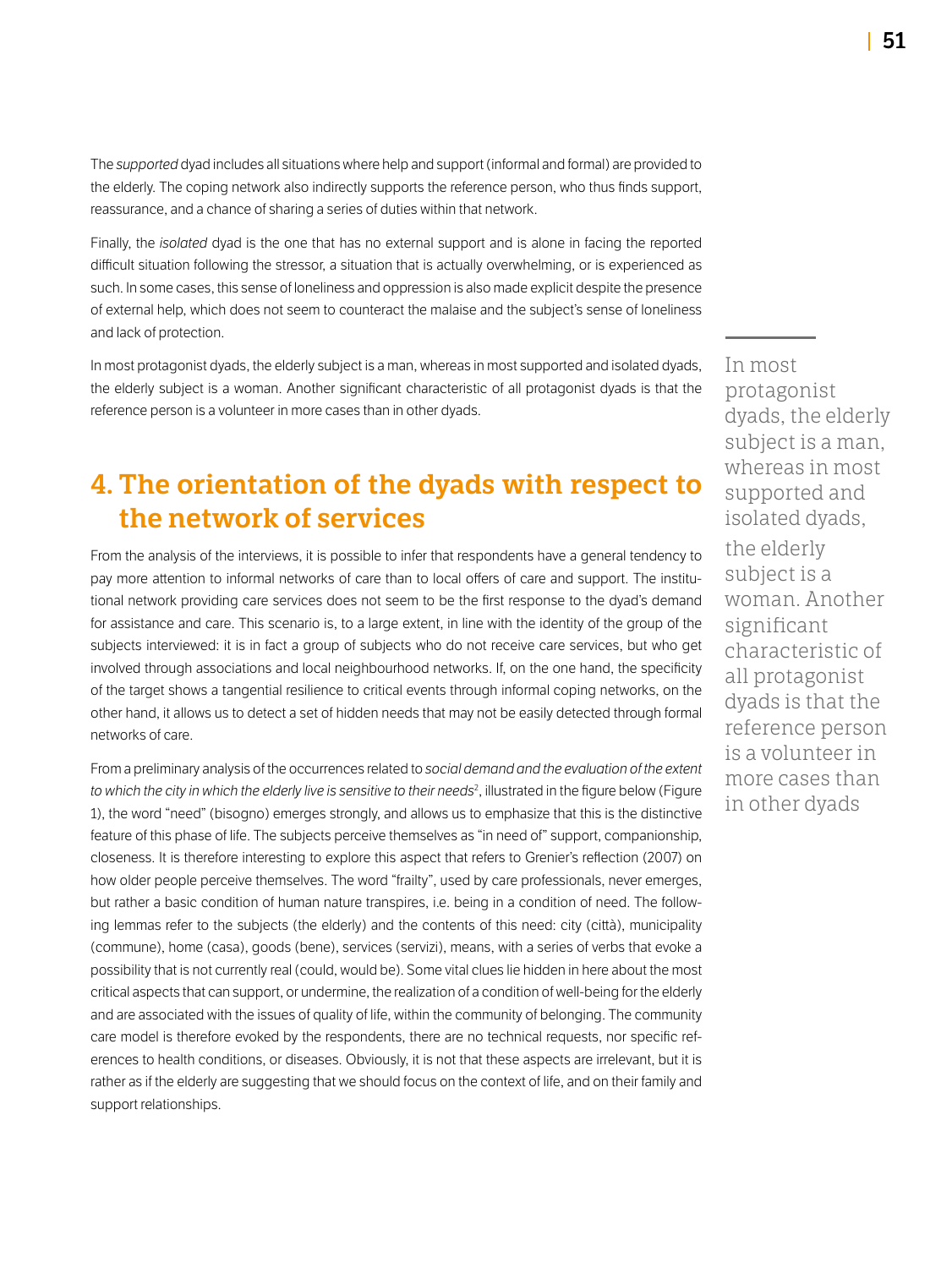

*Figure 1. Word Cloud on social needs and attention paid to the elderly by their city*

But which of these needs can turn into social demand? What differences are there between the three types of dyad that we have identified? To more clearly identify the demands made by the dyads, the positions expressed by the dyads will now be presented starting from the analysis of the codes relating to social demand.

The *protagonist* dyad expresses an active role played by the subjects in their propensity to receive help and support at all levels during the transition phase: from primary networks, i.e., social networks consisting of relatives, friends and neighbours, and from community networks – both informal (e.g. work colleagues, friends, neighbourhood residents, voluntary associations) and formal (e.g. the services provided to the elderly by the Municipality where they live). The protagonist dyad is therefore integrated in and part *of the wider social context*, both family and non-family, which includes the network of services. Both subjects feel supported and are able, to varying degrees, to reciprocate the support received, by remaining active in the networks to which they belong.

Both the elderly and their reference person can receive help/support and mobilize relational resources 'embedded' in the community of reference (country, neighbourhood), which, in the respondents' words, is perceived as very inclusive. On the one hand, the elderly can enjoy considerable informal support from friends, relatives and neighbours: "*friends also lend a hand, they may provide something that helps you and gives you satisfaction*" (elderly man - 1); on the other, the reference person does not feel alone in performing his/her care tasks: "*I also have a strong network of friends, so I feel supported by that too*" (reference person, daughter - 1).

The post-stressor transition phase is often characterized by the need to set on care and support paths, which require services as well as access to the formal network of care services. The dyad's evaluation of the services is affected by an ambivalent view on the offer: the discontent expressed by the reference person is associated with a general trust on the part of the elderly.

The quality of the services and policies in support of the elderly is considered poor, if not non-existent, by the person of reference: "*in terms of social services, frankly speaking, this Municipality probably does not have large resources, so, to be honest, I think that not much attention is being paid to this. When I had to take action, I took action with the help of resources that I know of and can access*" (reference person, daughter - 1). Therefore, the ability to activate assistance and support paths falls within the competence of To more clearly identify the demands made by the dyads, the positions expressed by the dyads will now be presented starting from the analysis of the codes relating to social demand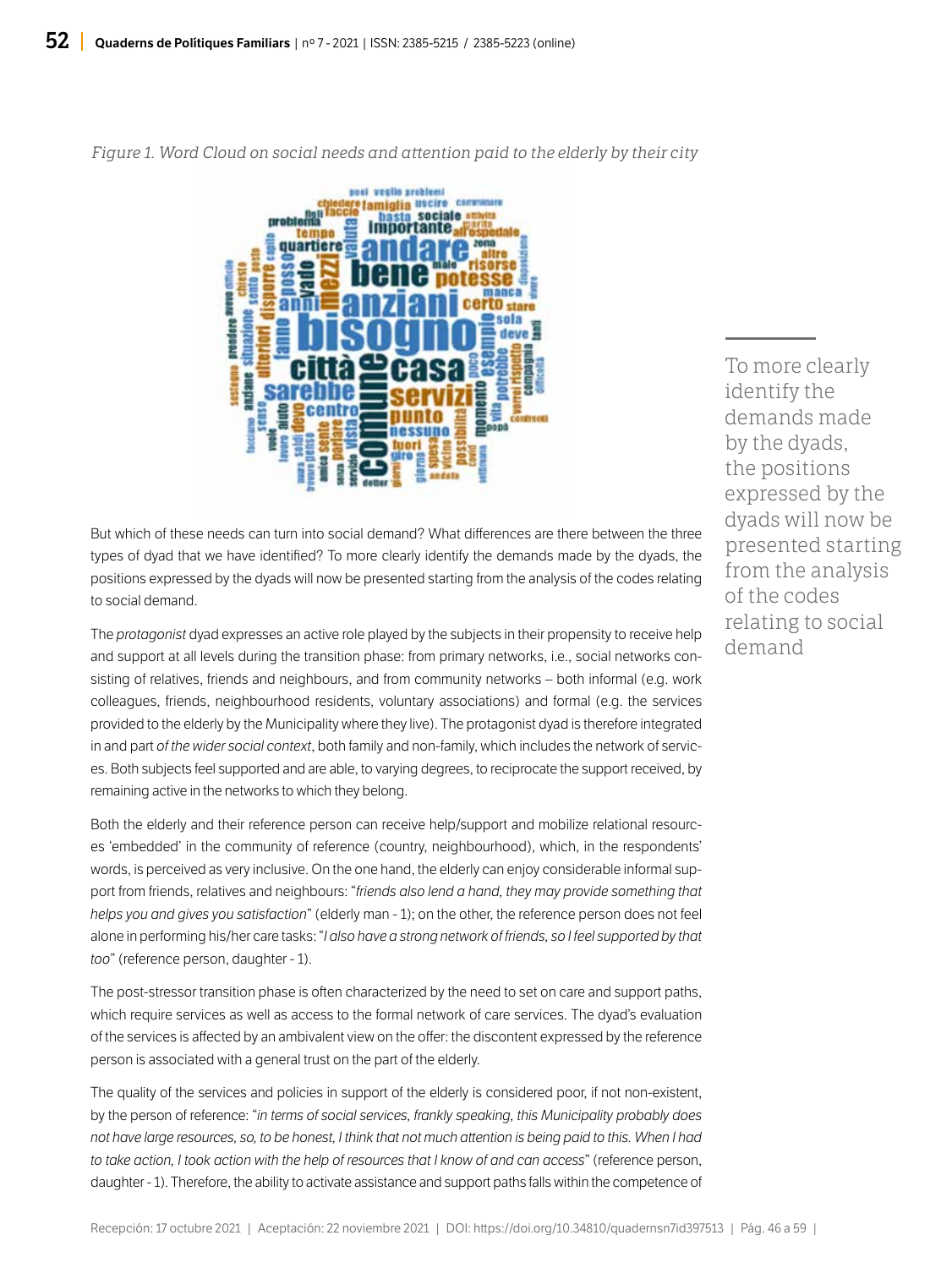the dyad and their social network. In the absence of formal assistance and support paths or services, the dyad valued and appreciated the associational and social networks, which are often informal, supporting the local community: "*there is a local club for the elderly that is basically run by private individuals: it was started by the* Alpini *– the Italian Army's specialist mountain infantry – and is essentially run by private individuals, so in the evening this is an opportunity to let off some steam*" (reference person, daughter - 1).

Conversely, the elderly shows a significantly more positive appreciation of the services available, and this, to a large extent, reflects the level of well-being and satisfaction they feel. They feel safe and protected by the community in which they live: "*I think that the Municipality of Milan pays more attention to old people and children, and rightfully so. It is a child-friendly and elderly-friendly city, as they say on TV. As soon as I ask for something, there is a young person who comes and helps me*" (elderly woman - 2).

This ambivalence can be fully grasped in the light of the outcomes of the relationship of care: despite the discontent about the offer, the reference person is able to autonomously and effectively launch care and support paths, thus increasing the elderly's well-being. The respondents can indeed rely on a heterogeneous social network, which embraces bonds between people who are similar, although living far from each other. The extent to which the elderly is rooted in their local communities allows them to have a good knowledge of the services that are available to them: "*In our neighbourhood, there is an adequate level of services (...) There are activities, there are all kinds of services, there are pharmacies, there are assistance services for the elderly, trade unions are present, and cooperatives are present. Therefore, nothing is missing in terms of what the elderly need. In this neighbourhood, nothing is missing, here you can find a solution to everything*" (elderly woman - 3). Friendships, the participation in associations, and the proactivity of the elderly who play key roles allow them to perceive a good level of support, even if most of the time it is not used: "*I have many friends who are in the* Auser *[Italian elderly association]. They tell me that, if I need something, I just have to tell them. But I don't feel I need something, I don't ask*" (elderly woman - 3).

The *supported* dyad is the predominant type of dyad, which tends to receive help and support in the transition phase mostly within primary networks (i.e., the social networks made up of relatives, friends, and neighbours) and, to a lesser extent, from community networks, mainly of an informal nature, or from the wider social networks made up of former work colleagues, friends and 'wider community', for example local clubs and services offered by volunteers. Therefore, it identifies all the *instances in which help and support, both formal and informal, are provided to the elderly*, according to an unbalanced dynamic in which the elderly is generally the one receiving support, but not playing an active role in mobilizing it. This role is almost always played by the reference person, who acts as a director of a series of aids which struggle to turn into a true coping network: "*I am friends with a neighbour of mine, and we get on really well, I get along with her, we open up to each other, we share our pains and struggles*" (elderly woman - 4), also for the person of reference: "*But the neighbours… well, if she asks a favour of them, they do her that favour*" (reference person, daughter - 5).

It is a sporadic type of support, which includes people, groups and associations that, however, struggle to turn into a true network, even if it brings along precious stimuli. The opportunity to exchange views and share moods with elderly people who are facing similar issues provides the elderly and their person of reference with psychological support: "*The role played by the association* "Piccola Fraternità" *was of course significant, because it is an ongoing opportunity to exchange views with other people and realize that they are facing the same struggles and the same issues*" (reference person, daughter - 6). New opportunities are embraced with enthusiasm and satisfaction: "*The* Università del Tempo Libero *[University of Free Time] offers many courses specifically aimed at the elderly, who can do different activities, either tailored to those*  who are more active, i.e., hands-on activities, or more lesson-oriented activities on particular subjects, but *all the activities are customized for people of a certain age*" (reference person, wife – 7).

This ambivalence can be fully grasped in the light of the outcomes of the relationship of care: despite the discontent about the offer, the reference person is able to autonomously and effectively launch care and support paths, thus increasing the elderly's wellbeing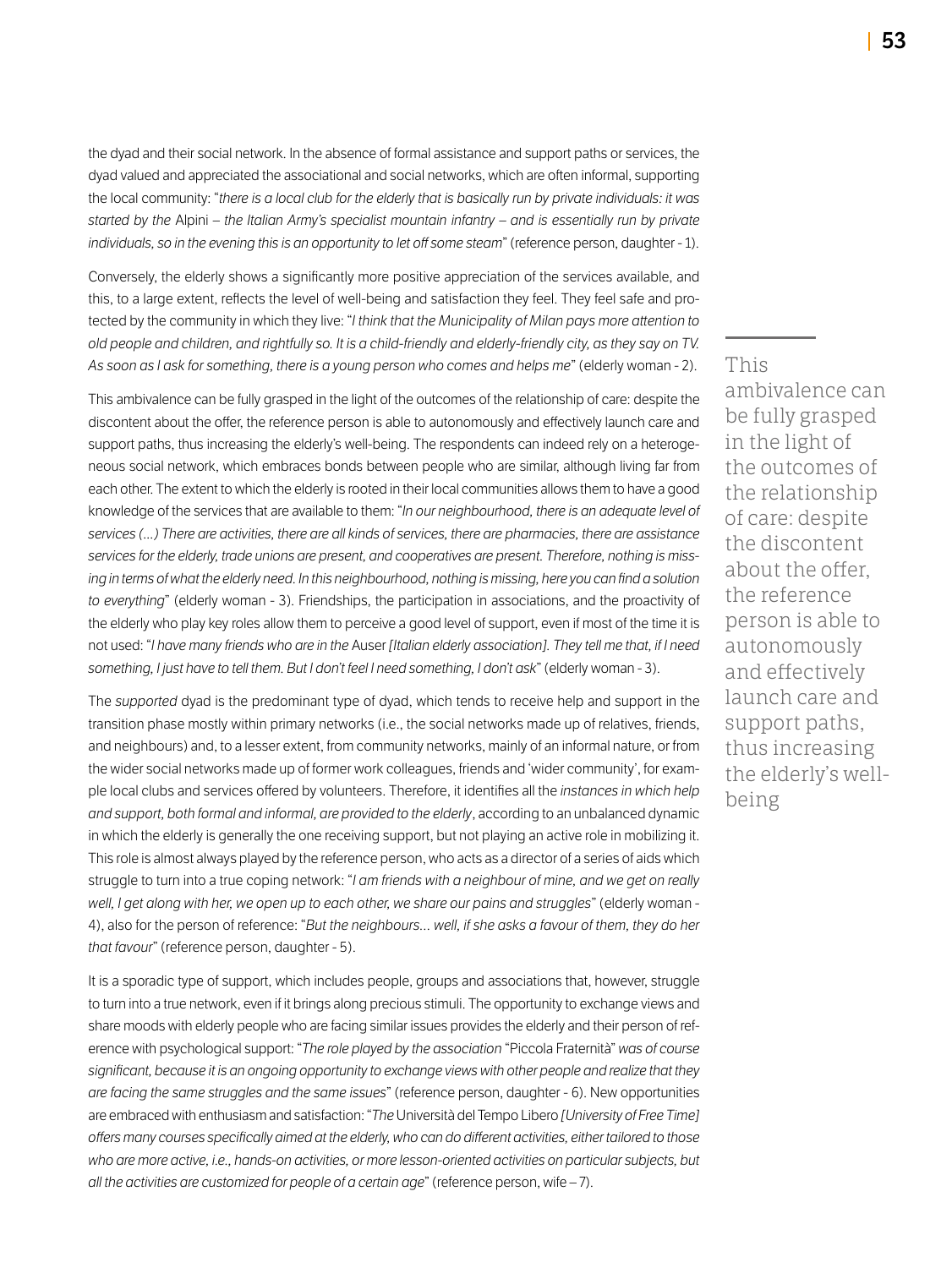When these knots of the net(work) are successully connected with each other, the coping network is activated and can, indirectly, also provide support to the reference person, who finds assistance in it, as well as reassurance, and a chance to share a series of duties, which otherwise would entirely fall on him/her.

The *isolated* dyad is not capable of finding, outside the dyad itself, adequate forms of help and support in order to deal with the consequences of the stressor and the elderly's transition to frailty. Therefore, the *isolated* dyad is the one that *cannot rely on any support, is alone in facing a situation* that is experienced and perceived as overwhelming. In some cases, this sense of loneliness is also reported despite the existence of external help, which does not seem to counteract the malaise and the subjects' sense of loneliness and vulnerability.

In the excerpts reported in this section, the reference to the desert clearly conveys the idea of the isolation and loneliness experienced by this type of dyad: "*Because we live in a desert, and it is quite a good distance to the nearest village…*" (elderly man - 8). Even when help and support are provided in care tasks, this does not seem to be enough to overcome the sense of loneliness and isolation: "*There is this girl who comes from eight to nine, and another one comes later, at noon, but until four, until I come back from work, he is alone*" (reference person, daughter - 9).

When the elderly displays a severe form of frailty, he/she often requires greater commitment and care, which the reference person cannot always provide independently, and this causes frustration and a sense of helplessness: "*Maybe also a girl in the morning, apart from the two girls who are already coming... maybe now that spring and summer are coming, they could take him outside, this would create a diversion for him... they could take a walk, possibly down at the park too, and maybe for me, and for him, this would help somehow... even just a person talking to him…*" (reference person, daughter - 9).

Depression, a sense of abandonment, and a lack of points of reference are all elements in the words reported here, which refer to a resigned state of mind, with no perspectives: "*This feeling of switching off, of laziness, of apathy, given the current situation, obviously exacerbates the problems that those like her are facing*" (reference person, daughter - 10), "*Despite my problems, which are there, I would even have the opportunity, as I have some money, to be a little cared for, let's say, supported, and this I miss very much. And I miss her very much*" (elderly woman - 11).

The isolated dyad is characterized by a condition of isolation and inability to activate networks of support/help. The effect that such a condition produces on the performance of care tasks is a sense of helplessness in managing the elderly's frailty. Both respondents (elderly subject and reference person) in this dyad show signs of psychological distress, inner suffering, and a lack of trust in the future.

# 5. Discussion of results

It is now possible to answer the crucial question at the core of this work, starting from the above analysis of the contents.

The three types of dyad – protagonist, supported, and isolated – are experiencing the transition. Different ways of engaging with the networks of protection and help that are available in the cities where they live emerge, along with a different evaluation of the ability of the relevant city to be ageing-friendly.

The urban context, i.e. the city or town where the respondents live, paints different scenarios, ranging from the positive one – where the elderly and their reference person can rely on close community net-

In some cases, this sense of loneliness is also reported despite the existence of external help, which does not seem to counteract the malaise and the subjects' sense of loneliness and vulnerability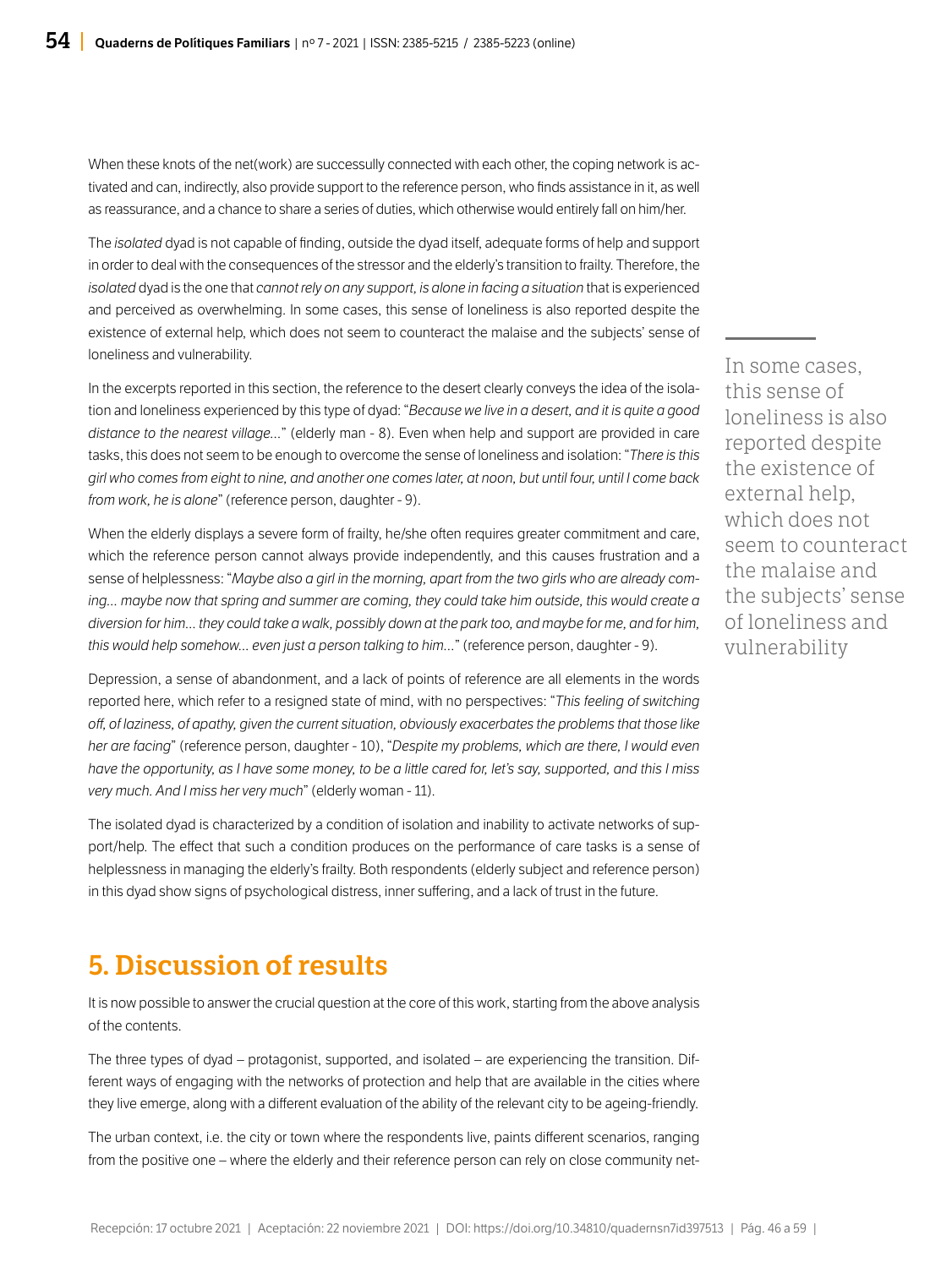works (neighbours, people living in the neighborhood) which may, for instance, pay a visit in order to provide help/support in running day-to-day errands –, to the negative one – where physical distance of the elderly's home from the urban agglomeration creates isolation and obstacles in coping with the transition. The respondents described Public administration, and Municipalities in the first place, and the services it provides to the elderly in several ways: from Mayors who are regarded as sensitive and committed to the issue of the elderly, to administrations that are more or less hostile. The respondents also seem to find it quite difficult to form an opinion when they have never had direct relations with their Municipalities for needs associated with the management of an elderly family member. The respondents have often expressed a need to receive greater attention from the local administration about taking down architectural barriers to make walking less dangerous for the elderly.

While it is true that communities differ in the range of services that they offer, and that this entails hidden forms of social inequality, it can be noted that the ways in which people relate to informal (family and community) and formal (associative and institutional) networks also differ.

For the purpose of developing policies that pay greater attention to meeting the needs of this segment of the population, it is therefore worth intercepting the demands that have been made, in order to take whatever actions are necessary.

The protagonist dyad stands out for its ability to create embedded social networks (connected and incorporated) that can mobilize relational resources (various forms of help, support, listening, etc.) with greater 'fluidity'; the dyad has acquired such resources through bonds in which the dyad is involved, and which have been kept alive over the years. Moreover, it is possible to detect great independence: the dyad actually shows the ability to directly take action and choose whatever action is most appropriate to fulfil the material, caring, and expressive needs arising from the stressor.

Overall, the dyad's social network is characterized by bonds that are likely to build trust and extended reciprocity between heterogeneous groups (e.g., between dyad and local organizations, informal groups, etc.).

There is a clear difference between the opinion on the city, which may be positive as the city is regarded as a place where everyone can play an active role, and the opinion on the network of services, which receives mixed reviews and is regarded as inadequate to a qualified social demand, which expects answers in line with the distinctly relational patterns that the subjects typically use.

High levels of involvement and of people playing an active key role are generally associated with a high-quality social demand.

This type of dyad seems ready for a community care offer in which its ability to take action and find adequate answers to emerging needs is valued and acknowledged and is consequently ready to identify ways to co-produce2 (Orlandini, 2013) good help practices.

The risk, however, is that these situations are invisible to the network of services.

The supported dyad is characterized by a good ability to enlist mainly short-range help – i.e., from family and the community –, sometimes even paid help to support family members. Where available, it also benefits from services provided at home (professionals offering either assistance, or rehabilitation services), and second-level services (Alzheimer's Centre and Recreational Centres). These services are generally aimed at the elderly and, only indirectly, at supporting the reference person. The emerging demand suggests an increase in what is already in place and a need for reducing the bureaucracy required to access

<sup>2</sup> Co-production means that the service is produced by those who are professionally experienced together with the user/ beneficiary (citizen who has experience).

While it is true that communities differ in the range of services that they offer, and that this entails hidden forms of social inequality, it can be noted that the ways in which people relate to informal (family and community) and formal (associative and institutional) networks also differ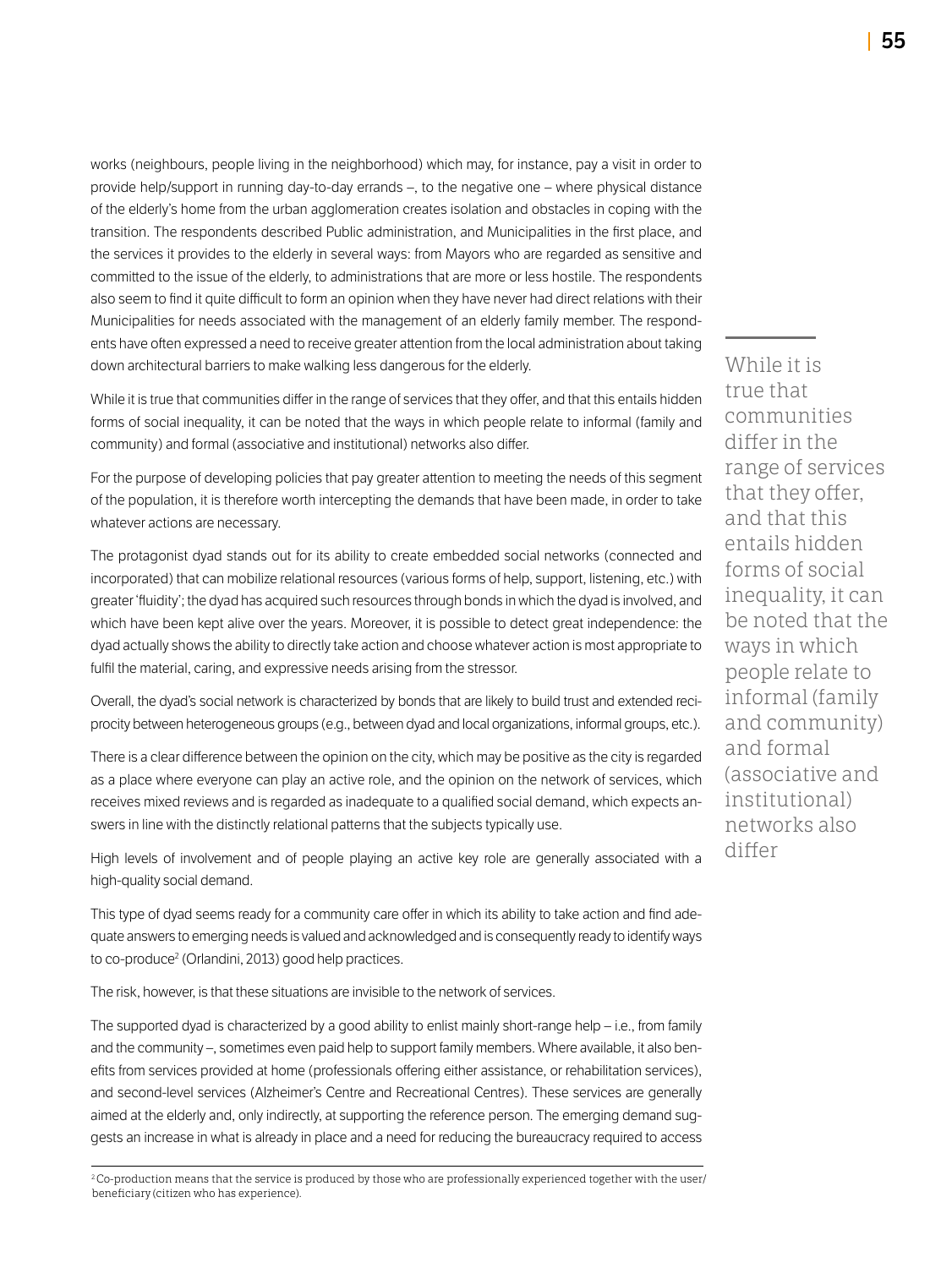support and services. In general, all requests and the consequent bureaucratic procedures are completed by family members, who are therefore experiencing a functional overload, and are sometimes confused about what their rights are.

In these cases, the community care, although present, is not acknowledged as such, it appears in the background, and there is uncertainty even in expressing an overall opinion.

We can therefore see the paradox of supported dyads that feel that their system of care is not close or supportive to them, and that everything always seems uncertain, difficult to get, and distant.

In these cases, coordination figures should be made available, case managers who will take charge of the path and provide support to the elderly, and their reference networks, in coping with their transition to frailty and who will see that the path itself is consistently followed. Only in this scenario can support be guaranteed to a family network that is fully engaged in one of its members' transition to frailty.

Isolated dyads appear definitely more marginalized: as the analysis of verbalizations shows, they are alone in facing the issues gradually arising in the elderly's lives.

In these cases, the social demand expressed by the dyad is extremely clear and specific. It is the reference person that traces specific paths and requirements for the care and support of the elderly, ranging from actions aimed at encouraging social relations for the elderly, to bespoke financial assistance. The analysis of the interviews indicates a demand for services, social actions and financial assistance.

The demand for services consists of three key elements: the availability of skilled and experienced staff who can assist the elderly at home, with technical devices designed to enable assistance at home after hospitalization; greater interaction between social and health workers and the elderly's family, in order to establish support paths taking into account the elderly's whole social network; financial assistance aimed at making the cost of care and health care bearable.

The needs are multiple and complex: from having the opportunity to receive home care services by staff that are experienced in treating elderly people with neurodegenerative disorders, to day centres that can be easily accessed from home, to voluntary services more closely related to the needs of the local community. References were also made to vouchers (for personal hygiene and physiotherapy services at home), which are very useful, but now, according to what was reported during the interviews, are no longer provided.

As for relationships, the respondents' words suggest the need to encourage the elderly in a condition of frailty on a daily basis, in order to allow them to live each day with greater dignity and thus avoid attitudes of isolation and abandonment.

In our investigation, this type of dyad therefore emerges as the one that is struggling the most. And it is not just people living in suburban areas, which apparently have no adequate services, it is often dyads that are self-absorbed, discouraged, with no social relations, and also with poor or bad relationships within their family networks.

With this type of dyad, it is therefore important to take action and recommend strengthening their networks through interventions aimed at widening the points of reference, by involving volunteers, for instance, who are outside the network but can potentially bear new forms of sociality. These new forms can increase the dyad's ability to turn a demand for assistance, which may be weak and inadequate, into a new form of sociality, thus allowing these people, at least in the last phase of their lives, to feel that they belong to a large and welcoming community.

We can therefore see the paradox of supported dyads that feel that their system of care is not close or supportive to them, and that everything always seems uncertain, difficult to get, and distant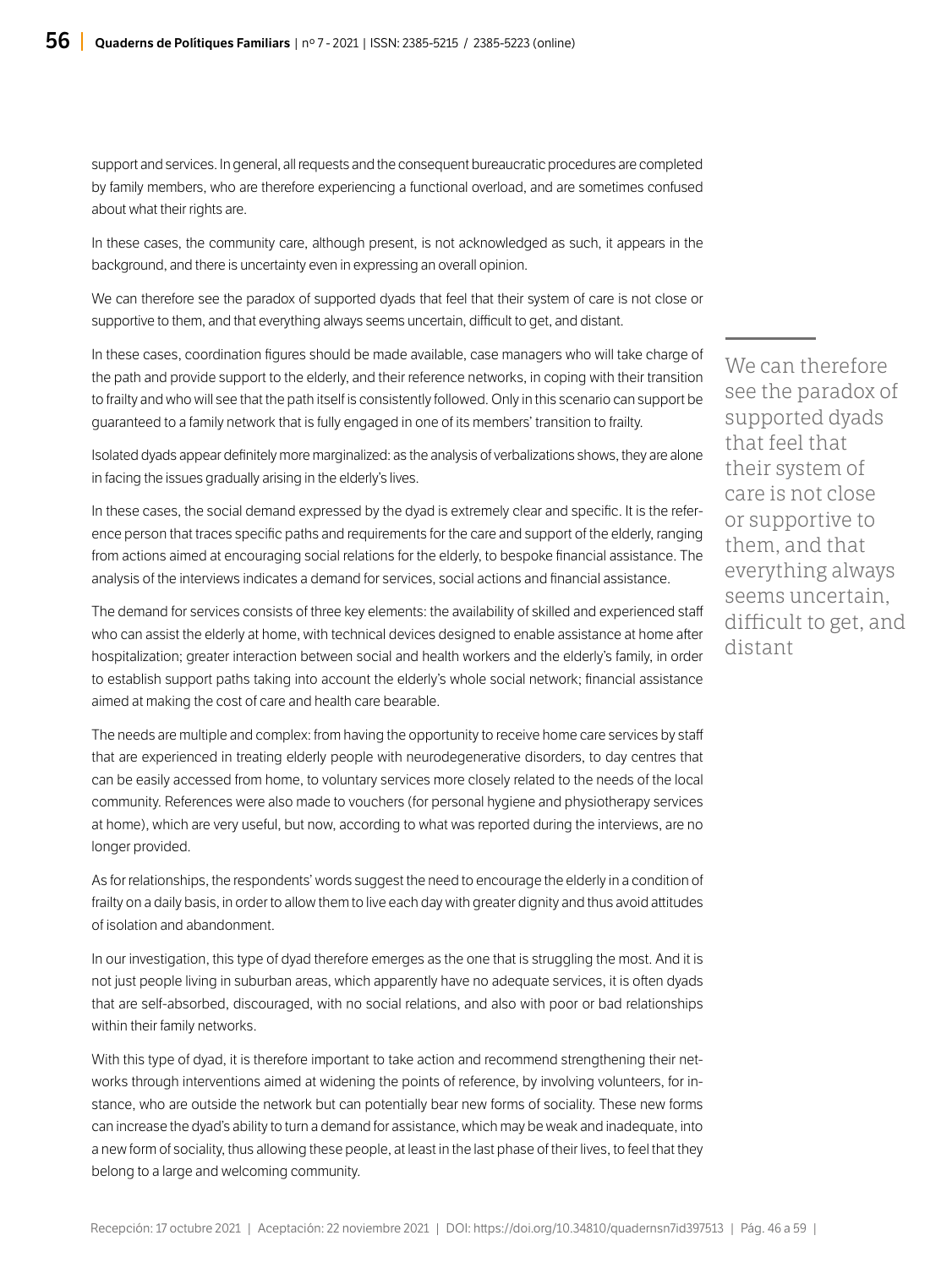# 6. Conclusions

The interviews that were conducted highlighted the need to overcome an individualistic vision, according to which the elderly are subjects with no bonds. On the contrary, if we focus on the different forms of support within the reference network and on the subjects' willingness, it is possible to better understand what resources the elderly can draw on to cope with transition.

A family member's transition to old age, with the frailty that it implies, has significant repercussions on all members of the family network, in terms of importance, commitment, and concern.

It is therefore essential to know how subjects are supported, what type of help they can activate, but also what exchanges generations are still able to have, in order to promote adequate forms of support, in a community care perspective.

If a close community care is available, it must take into account the intensity (strength or weakness) and the quality of the bonds between the elderly and their primary networks.

The three types of dyad that were identified – protagonist, supported, and isolated – display different skills and levels of energy precisely in their ability to identify their own needs, but above all to express a social demand and request that policies produce customized, non-standard responses. Our respondents have not always clearly expressed their needs and demands to the network of services to the person, for several reasons, not only because they struggled recognizing and calling them by their name, but often also because they are not used to asking for help outside their families anymore, and this is typical of this generation of elderly people. It is a particularly problematic habit today, as family networks are often small and overloaded. Therefore, introducing a different approach to the possibility and willingness to ask for and receive help becomes crucial, even among those who are ageing.

The different types of dyads are associated with different ways of living one's citizenship and consequently show whether, and under what conditions, they feel that they are really part of the local community care (Folgheraiter, 2006) and empowered to ask.

The subjects' point of view in the three types of dyad – protagonist, supported, and isolated – has highlighted this feature, which we can interpret as a different way of engaging with community care. These differences have something to do with the dyads' structural and cultural characteristics (composition, type of stressor, cultural capital) and with the presence of community care where our respondents live (social policies, actions and adopted measures).

The multidimensional (physical, material, psychological, and relational) well-being of the elderly and of their reference persons requires that care must be 'interwoven' in a network involving all actors (elderly, family members, friends, neighbours, volunteers, care professionals).

As it is well known, the expression "community care" (Bayley, 1973) may be interpreted in two ways and, more precisely, as care in the community and care by community. The first interpretation refers to specific actions taken within the living environment of the person at whom the services are aimed, in order to enhance the chances for him/her to stay in that environment. In this respect, the presence of a reference person (of course, in addition to other actions taken and the support provided mainly by informal networks) has allowed and still allows the elderly to stay, or come back, home (after hospitalization), while having the chance to re-organize a sufficiently comfortable life, once the stressor and its consequences have been overcome. In addition to the support provided by informal networks (family, friends, neighbours…), this has required, and still requires, mobilizing external resources (institutions, organizations…), i.e., resources from the community. A family member's transition to old age, with the frailty that it implies, has significant repercussions on all members of the family network, in terms of importance, commitment, and concern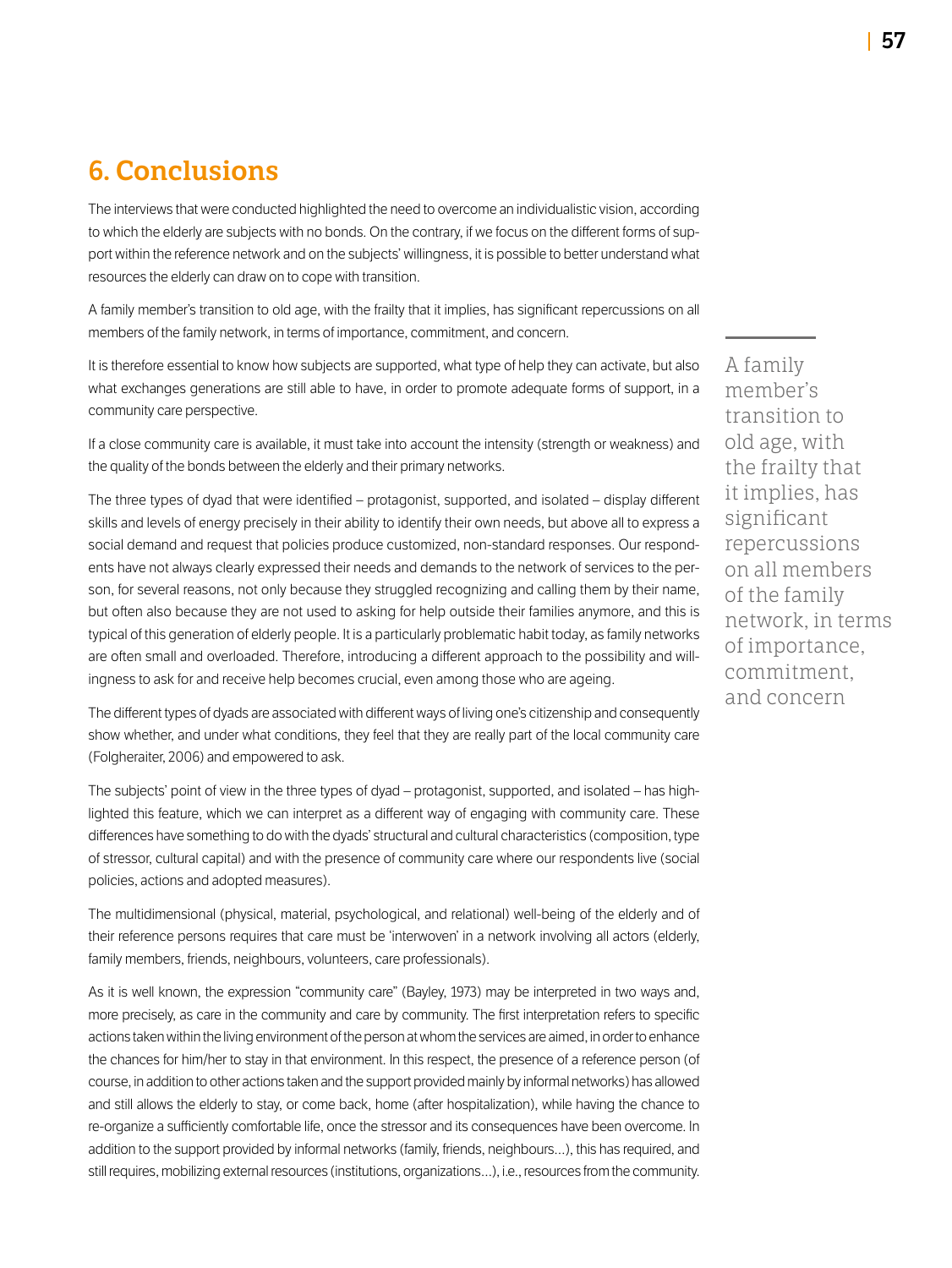All dyads have displayed the ability, albeit to various degrees, to deal with emergency situations.

What seems to be more important, however, is that the elderly feel supported by a community (care by community), or, in other words, that they can rely on the support and interventions provided by the community (Bulmer, 1992).

It is at this level that there is considerable room for improvement in local policies, to allow subjects to experience frailty as a condition that can become an opportunity for growth. What our work highlights is that the feeling that the community is present can only develop if the elderly has played an active role in it, at both personal and family level, but, in these cases, the protagonist dyad requires greater involvement, precisely in defining useful interventions.

Here, smart suggestions on co-production of services and interventions could be useful, not only to reinforce the propensity to play a key role, but also to shape increasingly customized responses.

We realized that, in the supported dyad, the reference person's (either family member or volunteer) overload can destabilize a balance that has been sought after with great effort. In these cases, a figure (case manager, intergenerational mediator) supporting the elderly and their family members in making decisions, identifying available resources, and adopting new solutions could be useful.

An interesting example, in this scenario, is the figure of the intergenerational mediator (Digrandi, Marzotto, 2018) supporting the subjects without overlapping with or cancelling their skills, but by acknowledging their expertise in the situation they find themselves in.

The isolated dyad clearly expresses the subjects' limited ability to mobilize resources, and the belief that no antidote to loneliness can be found. In this case, support should start before the critical event, but it should also be a tool to prevent isolation and it should be used in the phase when the subjects are still active. Also, artificial, extra-family, neighbourhood, volunteering networks should be promoted, which can prevent the dyad from becoming isolated.

#### **REFERENCES**

Bayley R. (1973), *Mental handicap and community care*, London, Routedge.

Bengtson, V.L. (2001), Beyond the nuclear family: The increasing importance of multigenerational bonds, *Journal of Marriage and Family,* 63(1), 1-16.

Bjornholt, M., Farstad, G.R., (2014), 'Am I rambling?' on the advantages of interviewing couples together, *Qualitative Research*, 14(1), 3–19.

Bojczyk, K.E., Lehan, T.J., McWey, L.M. & Melson, G., Kaufman, D. (2011), Mothers' and Their Adult Daughters' Perceptions of Their Relationship, *Journal of Family Issues*, 32, 452-481.

Bramanti D., Moscatelli M. (2019), Exchanges of Values and Intergenerational Solidarity. The Strength of the Family and Work Values, in Bramanti D., Cavallotti R. (eds.), *Ageing and intergenerational family solidarity in Spain*, Navarra, Thompson Reuters Aranzadi, 87-117.

Bramanti D., Nanetti S. (in press), Fragility or Frailty? The stories of five women's transition to old age, *Italian Sociological Review*.

The isolated dyad clearly expresses the subjects' limited ability to mobilize resources, and the belief that no antidote to loneliness can be found. In this case, support should start before the critical event, but it should also be a tool to prevent isolation and it should be used in the phase when the subjects are still active